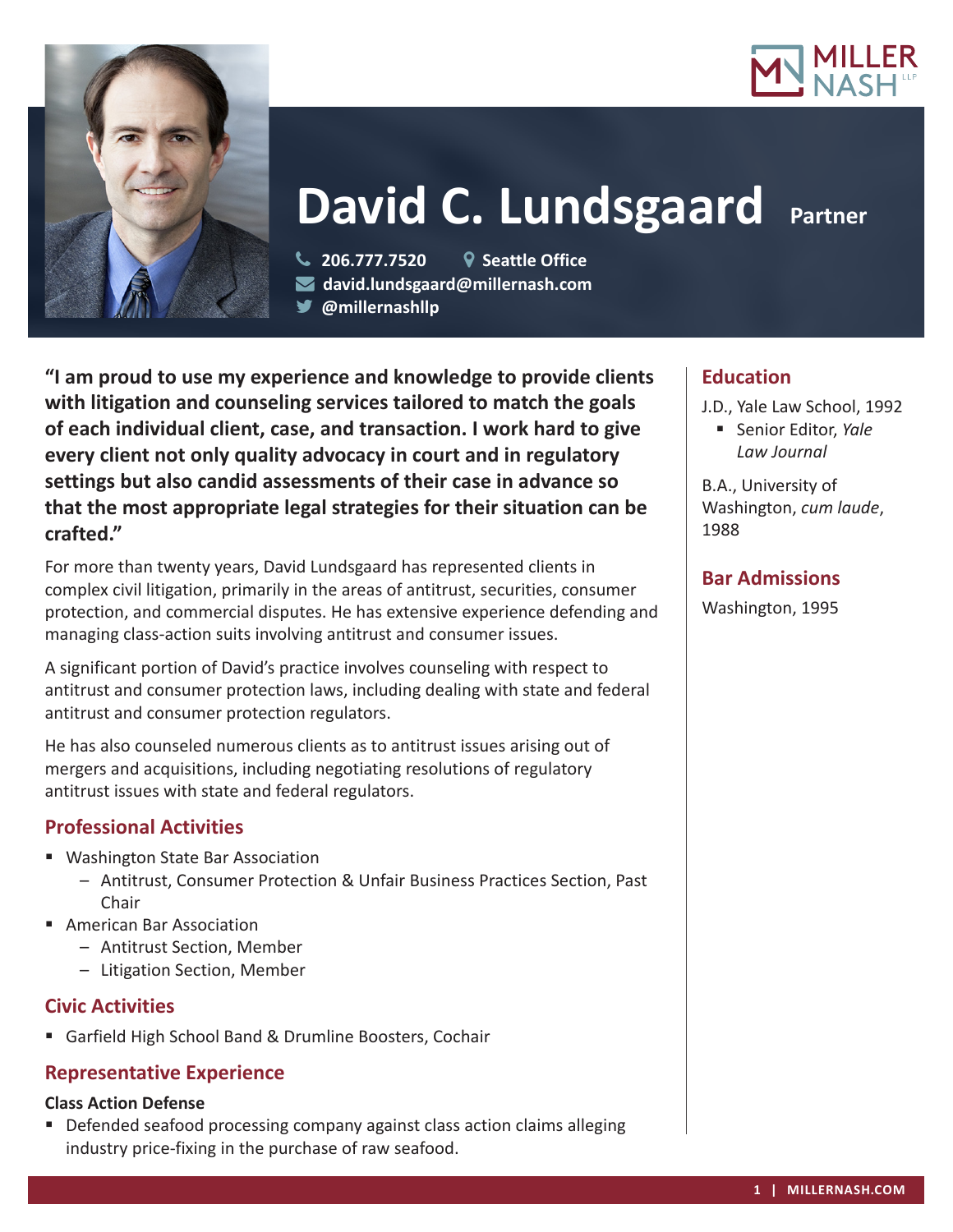

- **Defended telecommunications company against class action claims alleging violation of telemarketing rules.**
- **Defended real estate company against class action claims of violation of telemarketing rules.**
- Defended home builder against class action claims of violation of Washington Consumer Protection Act.
- **Defended real estate services company and founder against class-action claims of violation of Washington** Consumer Protection Act.
- Defended multiple telemarketing companies against class action and individual claims of violation of telemarketing rules, including do-not-call rules.

#### **Litigation & Dispute Resolution**

- Acted as Washington counsel in multidistrict proceedings alleging international price-fixing conspiracies in the computer industry.
- Defended internet company against securities fraud claims from early investors.
- **Defended startup founders against securities fraud claims by early investors.**
- Successfully prosecuted trademark claims and obtained injunction against reseller improperly using manufacturer's trademarks in internet marketing.
- Defended health insurer against federal and state government challenge to acquisition of competing insurer as unduly restricting local competition.
- Defended food processing company against attorney general claims that acquisition of part interest in competing company would unduly restrict competition.
- Defended broadcasting company against claims by buyer of radio stations that purchased assets were defective.
- Successfully prosecuted claims by buyer of seafood processing company that purchased assets did not meet representations made in purchase agreement.

#### **Antitrust**

- Advised target health insurer in responding to state and federal antitrust concerns raised regarding acquisition.
- Assisted dozens of companies in successfully navigating the antitrust notice rules of the Hart-Scott-Rodino Act.

#### **Publications**

- "The U.S. Supreme Court Substantially Opens the Door for Branded Hotel Companies to Set Rates for Hotel Franchisees," Graham & Dunn (July 2007)
- "The U.S. Supreme Court Opens the Door for Manufacturers and Franchisors to Set Resale Prices," Graham & Dunn (July 2007)
- "Timing is Everything: The Supreme Court Tightens the Rules for Proving Harm in Securities Fraud Suits," Findlaw's Writ (May 2005)
- "Verizon v. Trinko: A Substantial, if Not Fatal, Blow to the Unilateral Refusal-to-Deal Claim," Washington State Bar Association, *Antitrust, Consumer Protection & Unfair Business Practices* (2004)
- Washington State Bar Association, *Washington Antitrust and Consumer Protection Handbook*, contributing editor (2001)
- "Taking the Consumer Out of Consumer Protection: The Seventh Circuit Rejects Actual Consumer Confusion as a Basis for Determining How Consumers Perceive Advertising Claims," Washington State Bar Association, *Antitrust, Consumer Protection & Unfair Business Practices* (2000)

#### **Presentations**

- "The Intersection of Antitrust Law and Intellectual Property Protection," Intellectual Property Licensing in 2008 (Aug. 2008)
- "Does Your Company Need a Compliance Program? What Should It Look Like?" Washington State Bar Association, 23rd Annual Antitrust and Consumer Protection Seminar (Nov. 2006)